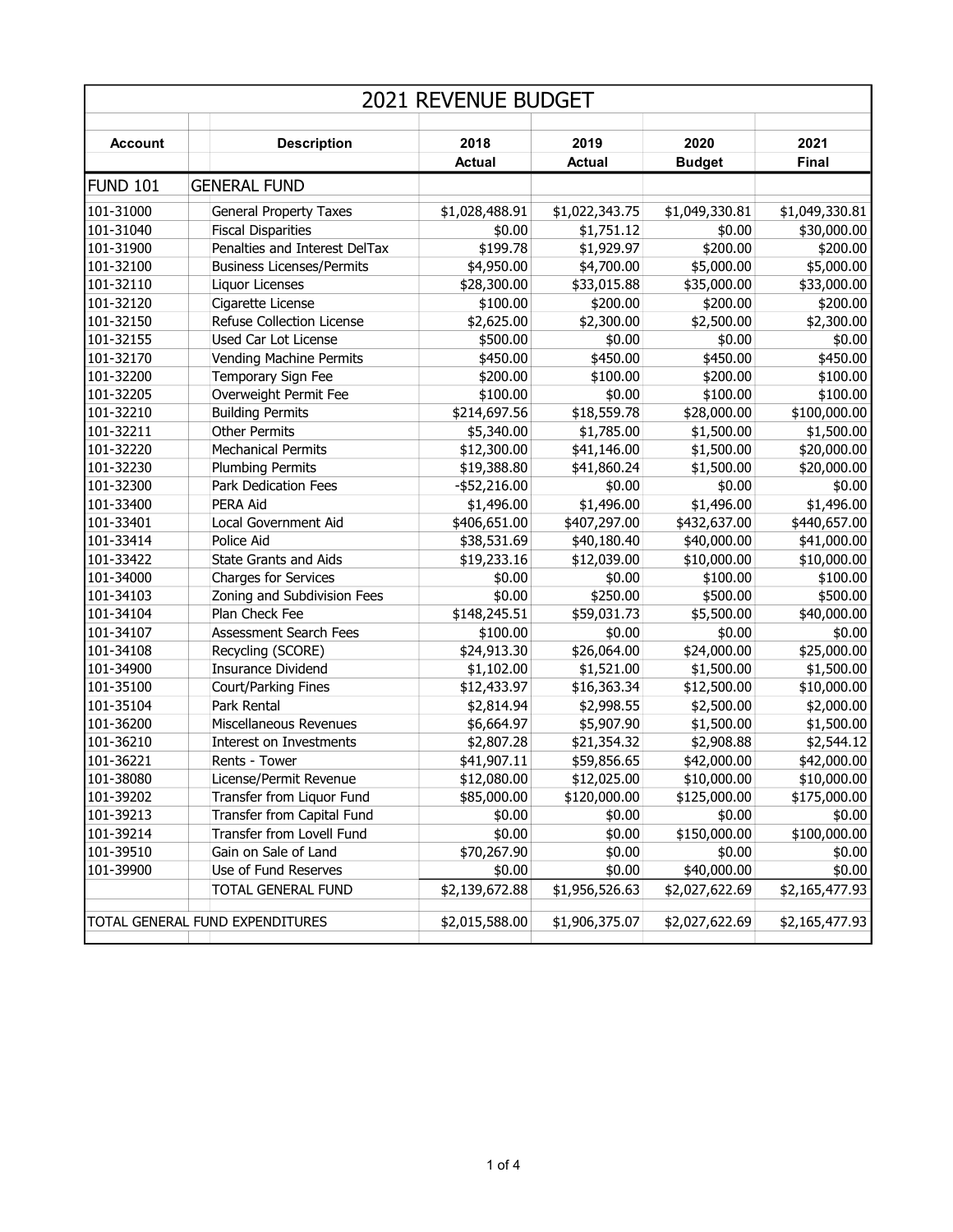| <b>Account</b>  | <b>Description</b>            | 2018          | 2019          | 2020          | 2021         |
|-----------------|-------------------------------|---------------|---------------|---------------|--------------|
|                 |                               | <b>Actual</b> | <b>Actual</b> | <b>Budget</b> | <b>Final</b> |
|                 |                               |               |               |               |              |
| FUND 310        | <b>CAPITAL PROJECTS</b>       |               |               |               |              |
| 310-32260       | <b>Equipment Sales</b>        | \$18,000.00   | \$200.00      | \$0.00        | \$0.00       |
| 310-33422       | <b>State Grants and Aids</b>  | \$0.00        | \$8,500.00    | \$0.00        | \$0.00       |
| 310-34109       | Donations - Capital - Fire    | \$96,862.43   | \$60,000.00   | \$70,000.00   | \$50,000.00  |
| 310-34111       | Donations - Capital - Other   | \$0.00        | \$0.00        | \$0.00        | \$0.00       |
| 310-35103       | Municipal Violation Bureau    | \$0.00        | \$0.00        | \$0.00        | \$0.00       |
| 310-36200       | Miscellaneous Revenues        | \$0.00        | \$0.00        | \$0.00        | \$0.00       |
| 310-36210       | Interest on Investments       | \$12,007.18   | \$110,368.23  | \$9,000.00    | \$10,000.00  |
| 310-38000       | Gambling Revenues             | \$17,910.55   | \$24,295.15   | \$17,000.00   | \$15,000.00  |
| 310-38050       | Cable TV Revenues             | \$6,487.08    | \$6,430.56    | \$7,000.00    | \$6,000.00   |
| 310-39200       | <b>Interfund Transfers</b>    | \$0.00        | \$0.00        | \$0.00        | \$0.00       |
| 310-39203       | Transfer from General Fund    | \$0.00        | \$0.00        | \$0.00        | \$0.00       |
| 310-39204       | Franchise Fees - Centerpoint  | \$86,131.00   | \$86,525.00   | \$84,000.00   | \$90,000.00  |
| 310-39205       | Franchise Fees - Connexus     | \$19,255.65   | \$19,288.05   | \$19,000.00   | \$22,000.00  |
| 310-39206       | Franchise Fees - Xcel         | \$48,816.15   | \$50,377.21   | \$50,000.00   | \$55,000.00  |
| 310-39900       | Use of Fund Reserves          | \$0.00        | \$0.00        | \$0.00        | \$0.00       |
|                 | TOTAL CAPITAL PROJECTS        | \$305,470.04  | \$365,984.20  | \$256,000.00  | \$248,000.00 |
|                 |                               |               |               |               |              |
| FUND 320        | <b>TIF 1-3</b>                |               |               |               |              |
| 320-31000       | <b>General Property Taxes</b> | \$0.00        | \$0.00        | \$0.00        | \$0.00       |
| 320-31050       | Tax Increments                | \$0.00        | \$0.00        | \$80,091.00   | \$166,459.00 |
| 320-35205       | <b>Capital Contributions</b>  | \$0.00        | \$0.00        | \$0.00        | \$0.00       |
| 320-36210       | Interest on Investments       | \$0.00        | \$0.00        | \$0.00        | \$0.00       |
|                 | <b>TOTAL</b>                  | \$0.00        | \$0.00        | \$80,091.00   | \$166,459.00 |
|                 |                               |               |               |               |              |
| FUND 405        | PARK DEDICATION FUND          |               |               |               |              |
| 405-32300       | Park Dedication Fees          | \$132,216.00  | \$0.00        | \$0.00        | \$24,000.00  |
| 405-36210       | Interest on Investments       | \$134.46      | \$3,767.49    | \$0.00        | \$0.00       |
| 405-39900       | Use of Fund Reserves          | \$0.00        | \$0.00        | \$0.00        | \$0.00       |
|                 | <b>TOTAL</b>                  | \$132,350.46  | \$3,767.49    | \$0.00        | \$24,000.00  |
|                 |                               |               |               |               |              |
| <b>FUND 417</b> | 2017 STREET IMPROVEMENTS      |               |               |               |              |
| 417-36210       | Interest on Investments       | \$0.00        | \$937.99      | \$0.00        | \$0.00       |
| 417-39300       | Proceeds-Gen Long-term Debt   | \$0.00        | \$0.00        | \$0.00        | \$0.00       |
| 417-39320       | Premiums on Bonds Sold        | \$0.00        | \$0.00        | \$0.00        | \$0.00       |
|                 | <b>TOTAL</b>                  | \$0.00        | \$937.99      | \$0.00        | \$0.00       |
|                 |                               |               |               |               |              |
| FUND 418        | 2018 LAKE DRIVE PROJECT       |               |               |               |              |
| 418-36210       | Interest on Investments       | \$756.34      | \$4,458.49    | \$0.00        | \$0.00       |
| 418-39300       | Proceeds-Gen Long-term Debt   | \$0.00        | \$0.00        | \$0.00        | \$0.00       |
| 418-39320       | Premiums on Bonds Sold        | \$0.00        | \$0.00        | \$0.00        | \$0.00       |
|                 | <b>TOTAL</b>                  | \$756.34      | \$4,458.49    | \$0.00        | \$0.00       |
|                 |                               |               |               |               |              |
| FUND 419        | <b>19 STREET IMPROVEMENTS</b> |               |               |               |              |
| 419-36100       | <b>Special Assessments</b>    | \$0.00        | \$0.00        | \$0.00        | \$2,535.87   |
| 419-36210       | Interest on Investments       | \$0.00        | \$0.00        | \$0.00        | \$0.00       |
| 419-39213       | Transfer from Capital Fund    | \$0.00        | \$0.00        | \$94,400.00   | \$0.00       |
|                 | <b>TOTAL</b>                  | \$0.00        | \$0.00        | \$94,400.00   | \$2,535.87   |
|                 |                               |               |               |               |              |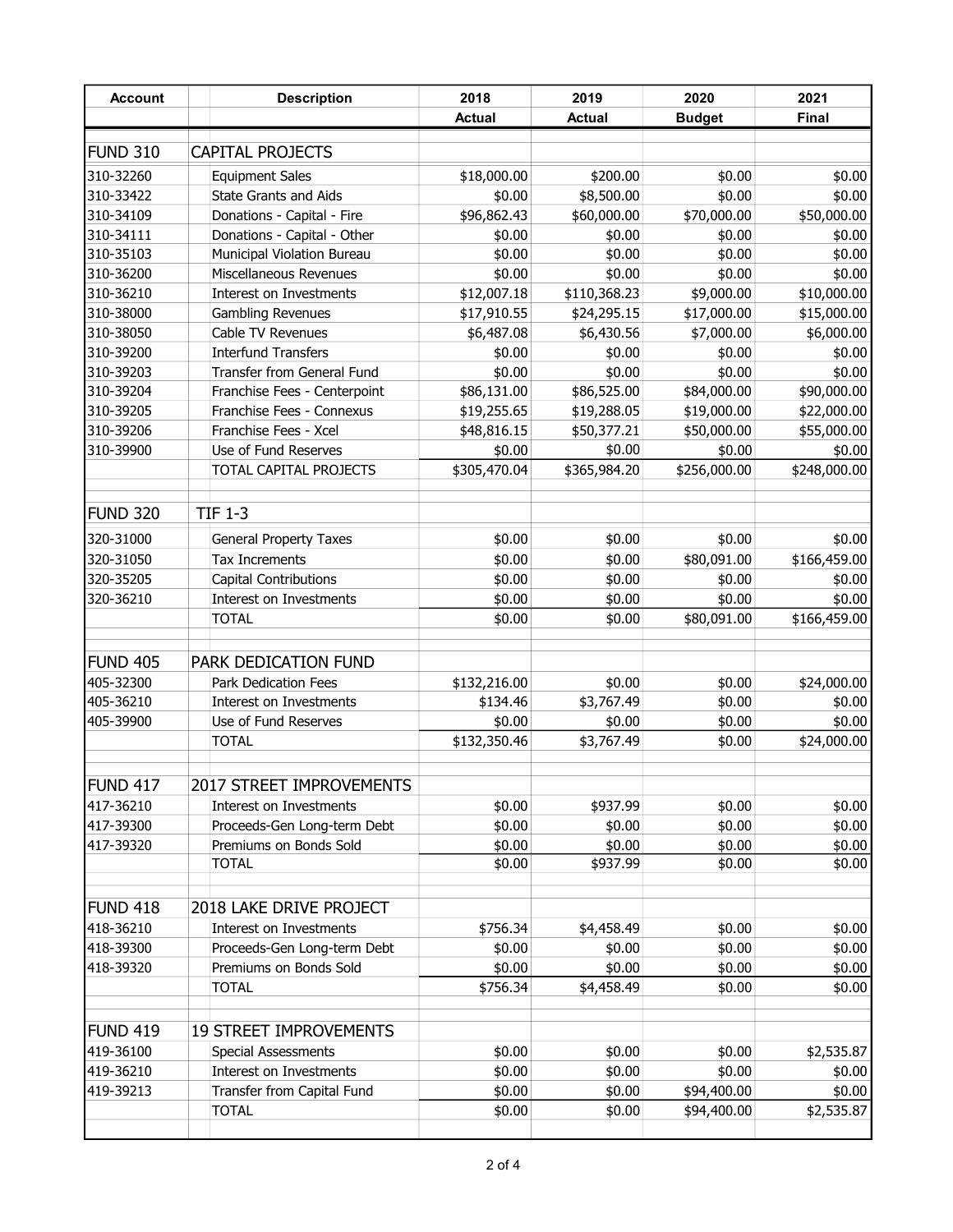| <b>Account</b>  | <b>Description</b>              | 2018           | 2019           | 2020           | 2021           |
|-----------------|---------------------------------|----------------|----------------|----------------|----------------|
|                 |                                 | <b>Actual</b>  | <b>Actual</b>  | <b>Budget</b>  | <b>Final</b>   |
| <b>FUND 421</b> | 21 STREET IMPROVEMENTS          |                |                |                |                |
| 421-36100       | <b>Special Assessments</b>      | \$0.00         | \$0.00         | \$0.00         | \$0.00         |
| 421-36210       | Interest on Investments         | \$0.00         | \$0.00         | \$0.00         | \$0.00         |
| 421-39213       | Transfer from Capital Fund      | \$0.00         | \$0.00         | \$0.00         | \$213,200.00   |
|                 | TOTAL                           | \$0.00         | \$0.00         | \$0.00         | \$213,200.00   |
| FUND 551        | 16 NORTH METRO GO               |                |                |                |                |
| 551-39207       | Franchise Fess - Cable          | \$4,102.96     | \$4,125.51     | \$4,146.18     | \$4,071.00     |
| 551-39300       | Proceeds-Gen Long-term Debt     | \$0.00         | \$0.00         | \$0.00         | \$0.00         |
| 551-39310       | Proceeds-Gen Obligation Bond    | \$0.00         | \$0.00         | \$0.00         | \$0.00         |
|                 |                                 | \$4,102.96     | \$4,125.51     | \$4,146.18     | \$4,071.00     |
| FUND 585        | 04 STREET - OAK LANE            |                |                |                |                |
| 585-31000       | <b>General Property Taxes</b>   | \$701.55       | \$0.00         | \$0.00         | \$0.00         |
| 585-36100       | <b>Special Assessments</b>      | \$0.00         | \$0.00         | \$0.00         | \$0.00         |
| 585-36210       | Interest on Investments         | \$103.45       | \$158.70       | \$0.00         | \$0.00         |
|                 | <b>TOTAL</b>                    | \$805.00       | \$158.70       | \$0.00         | \$0.00         |
| FUND 591        | <b>14 STREET - VARIOUS</b>      |                |                |                |                |
| 591-31000       | <b>General Property Taxes</b>   | \$16,466.47    | \$11,444.32    | \$13,221.78    | \$68,444.49    |
| 591-36100       | <b>Special Assessments</b>      | \$17,332.81    | \$12,434.07    | \$9,944.80     | \$9,944.80     |
| 591-36210       | Interest on Investments         | \$331.42       | \$2,999.08     | \$0.00         | \$0.00         |
|                 | <b>TOTAL</b>                    | \$34,130.70    | \$26,877.47    | \$23,166.58    | \$78,389.29    |
| FUND 592        | <b>15 STREET - VARIOUS</b>      |                |                |                |                |
| 592-31000       | <b>General Property Taxes</b>   | \$51,383.33    | \$45,942.37    | \$68,889.37    | \$83,599.26    |
| 592-36100       | <b>Special Assessments</b>      | \$46,426.05    | \$33,769.92    | \$27,114.65    | \$27,114.65    |
| 592-39213       | Transfer from Capital Fund      | \$25,000.00    | \$166,671.90   | \$0.00         | \$0.00         |
| 592-36210       | Interest on Investments         | \$315.40       | \$2,586.93     | \$0.00         | \$0.00         |
|                 | TOTAL                           | \$123,124.78   | \$248,971.12   | \$96,004.02    | \$110,713.91   |
| FUND 599        | POLICE BUILDING                 |                |                |                |                |
| 599-31000       | <b>General Property Taxes</b>   | \$60,650.99    | \$63,413.92    | \$64,071.00    | \$0.00]        |
| 599-36210       | Interest on Investments         | \$45.32        | \$402.19       | \$0.00         | \$0.00         |
|                 | <b>TOTAL</b>                    | \$60,696.31    | \$63,816.11    | \$64,071.00    | \$0.00         |
| FUND 609        | MUNICIPAL LIQUOR FUND           |                |                |                |                |
| 609-36200       | Miscellaneous Revenues          | \$1,722.50     | \$2,030.00     | \$0.00         | \$0.00         |
| 609-36210       | Interest on Investments         | \$2,386.21     | \$15,942.92    | \$2,500.00     | \$5,000.00     |
| 609-37811       | Liquor Sales                    | \$939,587.45   | \$950,037.63   | \$950,000.00   | \$990,000.00   |
| 609-37812       | Beer Sales                      | \$1,444,964.21 | \$1,475,770.32 | \$1,450,000.00 | \$1,500,000.00 |
| 609-37813       | Wine Sales                      | \$570,496.38   | \$563,178.13   | \$625,000.00   | \$620,000.00   |
| 609-37814       | Miscellanous Sales              | \$208,783.87   | \$215,017.83   | \$205,000.00   | \$242,000.00   |
| 609-37814       | Soda Sales                      |                |                | \$25,000.00    | \$30,000.00    |
| 609-37814       | <b>Tobacco Sales</b>            |                |                | \$170,000.00   | \$200,000.00   |
| 609-37814       | <b>Ice Sales</b>                |                |                | \$10,000.00    | \$12,000.00    |
| 609-37830       | Case Deposit/Return             | $-$ \$80.00    | $-$ \$346.36   | \$0.00         | \$0.00         |
| 609-37840       | Cash Over/Short                 | $-$ \$269.36   | $-$ \$490.71   | $-$ \$500.00   | $-$ \$300.00   |
| 609-37841       | Gift Certificate Redemption     | \$0.00         | -\$965.00      | \$0.00         | $-$1,000.00$   |
| 609-39900       | Use of Fund Reserves            | $-$ \$565.53   | \$0.00         | \$215,000.00   | \$0.00         |
| 609-39999/33439 | Prior Period Adjustment/Pension | \$0.00         | \$496.00       | \$0.00         | \$0.00         |
|                 | <b>TOTAL</b>                    | \$3,167,025.73 | \$3,220,670.76 | \$3,447,000.00 | \$3,355,700.00 |